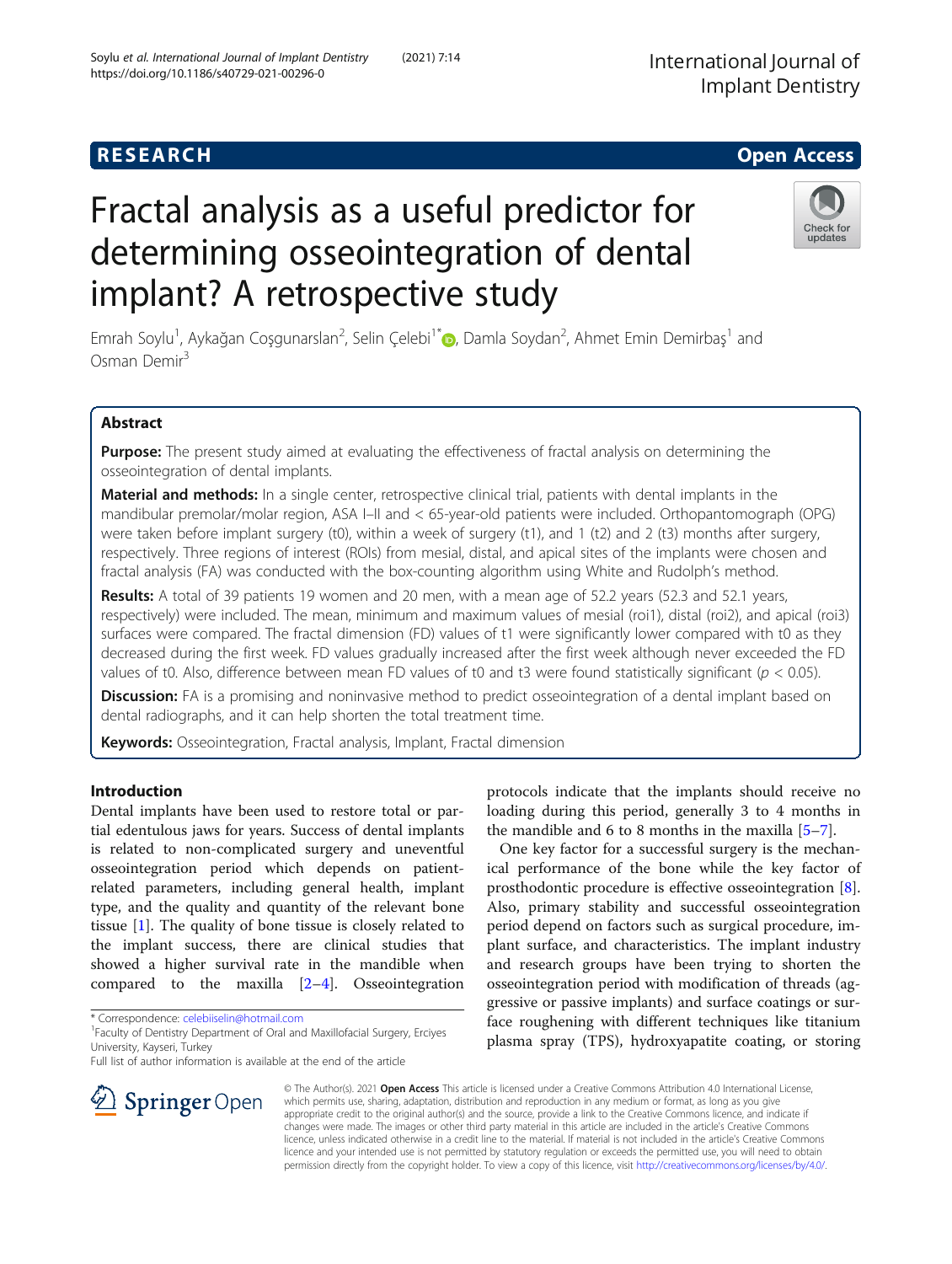the implant in a liquid to reduce the titanium surface's contact with oxygen.

Some diagnostic tools have been designed for evaluating bone quality, osseointegration, and primary stability of a dental implant [\[8](#page-6-0)]. The dual-energy X-ray absorptiometry (DEXA) is the gold standard for the evaluation of bone mineralization. Also, panoramic radiography and Cone-beam computed tomography (CBCT) are advanced imaging modalities that have clinical applications in the field of implant surgery [\[9](#page-6-0)]. DEXA cannot provide cross-sectional image and is not as common as CBCT. Therefore, CBCT is more commonly used for evaluating bone mineralization [\[9](#page-6-0)]. In the literature, mandibular cortical index (MCI), resonance frequency analyses (RFA), implant stability quotient (ISQ), and fractal dimension (FD) have been described to evaluate bone quality and primary stability before surgical intervention [[1](#page-6-0), [7](#page-6-0)].

Fractal analysis is used to describe and measure the morphology of the natural world. For example, FA has been applied to describe dripping taps, stock exchange prices, cell outlines, pulmonary branching, heartbeats, and temporomandibular joint sounds [\[10](#page-6-0), [11](#page-6-0)]. Mandelbrot first introduced the concept of fractal analysis (FA) [[12\]](#page-6-0). In addition, as some researchers have already suggested that fractal analysis of alveolar trabecular bone could be used as a diagnostic tool to characterize alveo-lar bone, objectively [[13](#page-6-0)].

Cancellous alveolar bone is composed of interconnected trabecular structures with an underlying geometric pattern which is useful for defining a fractal pattern. FA is a mathematical method that describes complex shapes and structural patterns [\[14\]](#page-6-0). FA determines the complexity of the structures quantitatively. The FA of radiographs has also been found to reflect the partial demineralization of the bone tissue [[15](#page-6-0)]. Periapical and panoramic radiographs (OPG) can be used to evaluate the local bone pattern with FA. The aim of this study was to evaluate the effectiveness of FA on determining osseointegration of dental implants.

The null hypothesis of this retrospective study was that if the calculating of bone mineralization on preoperative and post-operative 2nd month OPG shows similar results, then the FA could indicate the successful osseointegration by around the dental implants.

# Materials and methods

### Patients

This retrospective study was approved by the Ethics Boards and Commissions of Erciyes University, Kayseri, Turkey (2019/456). Out of the radiographic records of patients who had implant surgery only the mandibular premolar/molar implant sites were included in the present study in order to eliminate the superimposition

of anatomical entities such as maxillary sinus and hard palate. The inclusion criteria follow as having both preand post-implant surgery panoramic radiographs available. These radiographies should be taken before implant surgery (t0), within a week of surgery (t1), and 1 (t2) and 2 (t3) months after surgery, respectively.

Patients were excluded from the study if they had; dental implants which were placed in the anterior region, implant placement with bone graft, implant placement with sinus lift, non-submerged implants, immediate implant placement after extraction, and immediate loading of implants. In addition, patients who had a systemic disease or patient using medication that affected bone metabolism were excluded. Implants were placed by the same surgeon within the recommendation of the dental implant manufacturer. Healing caps of the submerged implants were placed 3 months after waiting for osseointegration period and patients were referred to the Department of Prosthodontics for definitive treatment.

#### Radiological analysis

OPGs were taken with the same OPG device (OP200 D; Instrumentarium Dental, Tuusula, Finland; 66–85 kVp, 10–16 mA, 14.1-s exposure time) and the same protocol. Subjects were placed following the manufacturer's recommendations, the Frankfurt horizontal plane was parallel to the horizontal plane, and the sagittal plane was aligned with the vertical line which was produced by the device. The images were then exported as TIFF files with a resolution of 5.5 LP/mm. The size of the images was 2976 × 1536 pixels.

Three regions of interest (ROIs) from mesial, distal, and apical sites of the implants were chosen on four consecutive OPGs according to a study by Zeytinoğlu et al. ROIs were chosen carefully with the polygon tool of the software to consist of the maximum available area close to the implants without including the roots, lamina dura, or periodontal ligament [\[16](#page-6-0)]. Pre-implant and post-implant OPGs were compared and the ROIs in the pre-implant OPGs were placed in similar regions.

Fractal analysis was conducted with the box-counting algorithm using White and Rudolph's method [\[17](#page-6-0)]. Firstly, the chosen ROI was cropped and duplicated. The duplicated image was blurred using Gaussian blur, with this step large-scale variations of brightness caused by the thickness of the object or soft tissue were eliminated. The blurred version was subtracted from the original version. A gray value of 128 was added to each pixel location, resulting in a new image with a mean pixel value of 128. Thus, different variations in the image could represent the different types of features with specific brightness (trabeculae and bone marrow). The resultant image was made binary with the threshold tool of the software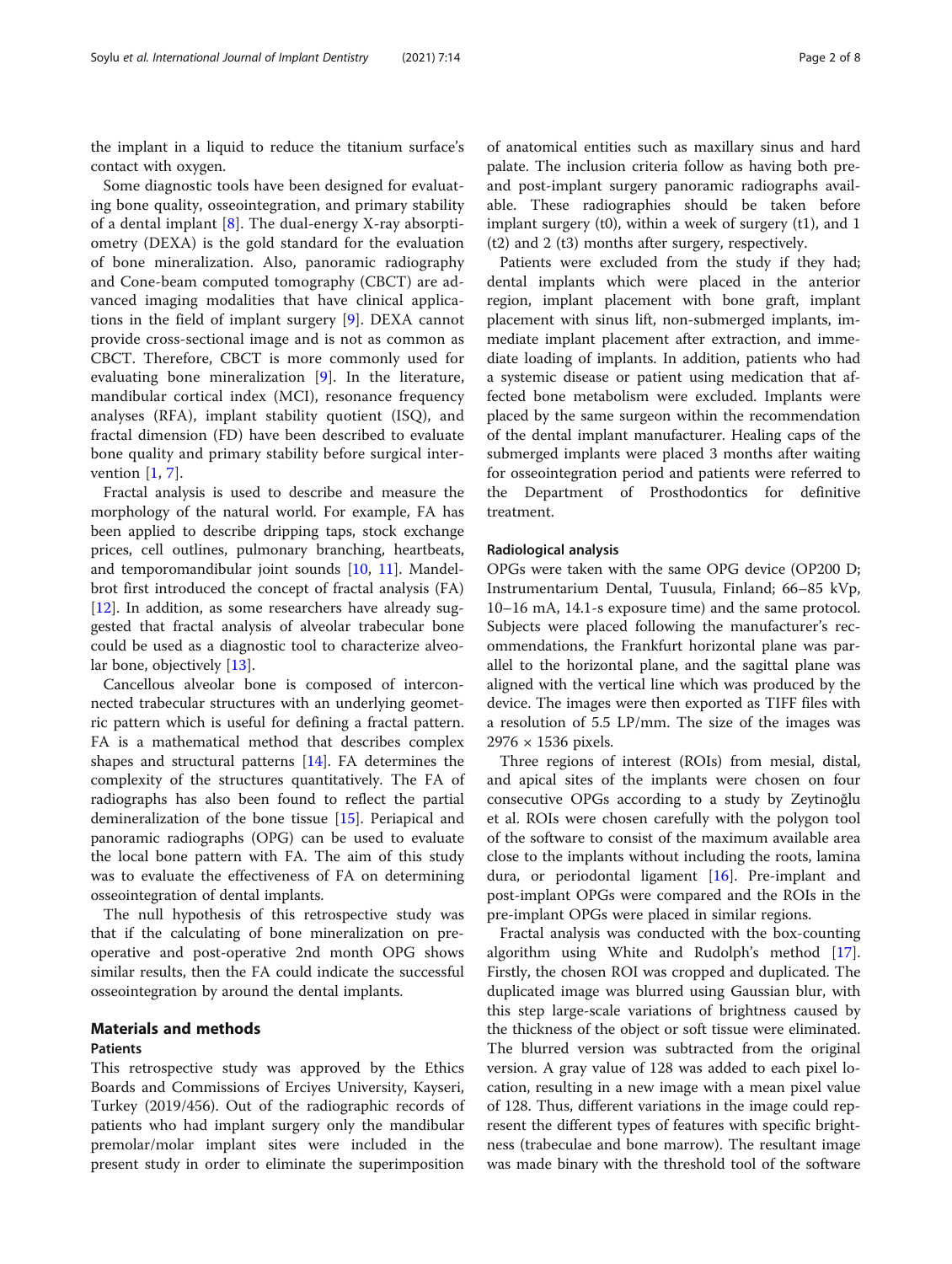with a brightness value of 128. Values which were equal or smaller than the 128-pixel value were converted to black while the other values were converted to white. The image was detached into two areas representing the trabeculae and bone marrow. The image was eroded and dilated for reducing the noise. The resulting image was inverted; thus, parts representing the trabecular bone were changed to black, and part representing the bone marrow was changed to white. The final process was skeletonization; the image was eroded until the only central line of the pixels remained. Fractal dimension values were calculated with the box-counting function of the software. Squares of 2-, 3-, 4-, 6-, 8-, 12-, 16-, 32-, and 64-sized pixels were placed on the image. The number of squares that included the trabeculae, and the total count of the squares were measured for each different sized pixel. The logarithmic scale graph of the values was drawn (Fig. 1a, i).

Fractal dimension value was calculated by measuring the slope of the line which was formed aligned to the plotted points on the graph (Fig. [2a](#page-3-0)–d).

#### Statistical analysis

Descriptive analyzes were performed to give information about the general characteristics of the working groups. Data of continuous variables are in the form of mean ± standard deviation; data on categorical variables are given as  $n \ (\%)$ . When comparing the averages of

```
repetitive quantitative variables between groups, a two-
way analysis of variance is used in repeated measure-
ments. Bonferroni correction is used for multiple com-
parisons. When p values were calculated less than 0.05,
it is considered statistically significant. A software pack-
age was used (IBM SPSS Statistics 19, SPSS inc., An
IBM Co., Somers, NY) for statistical analysis.
```
#### Results

Thirty-nine patients, 19 women and 20 men, with a mean age of 52.2 years (52.3 and 52.1 years, respectively), met the inclusion criteria. Sixty-six implants placed in the premolar and molar regions of the mandible were evaluated in this retrospective study. All implants had a cylindrical body with similar dimensions: diameters of 3.7–4.1 mm and implant lengths of 8–11.5 mm. Early implant failure did not occur with parafunction, infection, or immediate loading, and all implants were osseointegrated at the end of 3 months. The arch configuration of all patients was mandibular Kennedy Class I.

The brands of the dental implants included in the study is shown in Fig. [3.](#page-3-0)

FD values at mesial, distal, and apical regions of implants were calculated on panoramic X-rays (Fig. [2\)](#page-3-0). The mean, minimum, and maximum values of mesial (roi1), distal (roi2), and apical (roi3) surfaces were compared in Fig. [4.](#page-4-0) The FD values decreased immediately after the

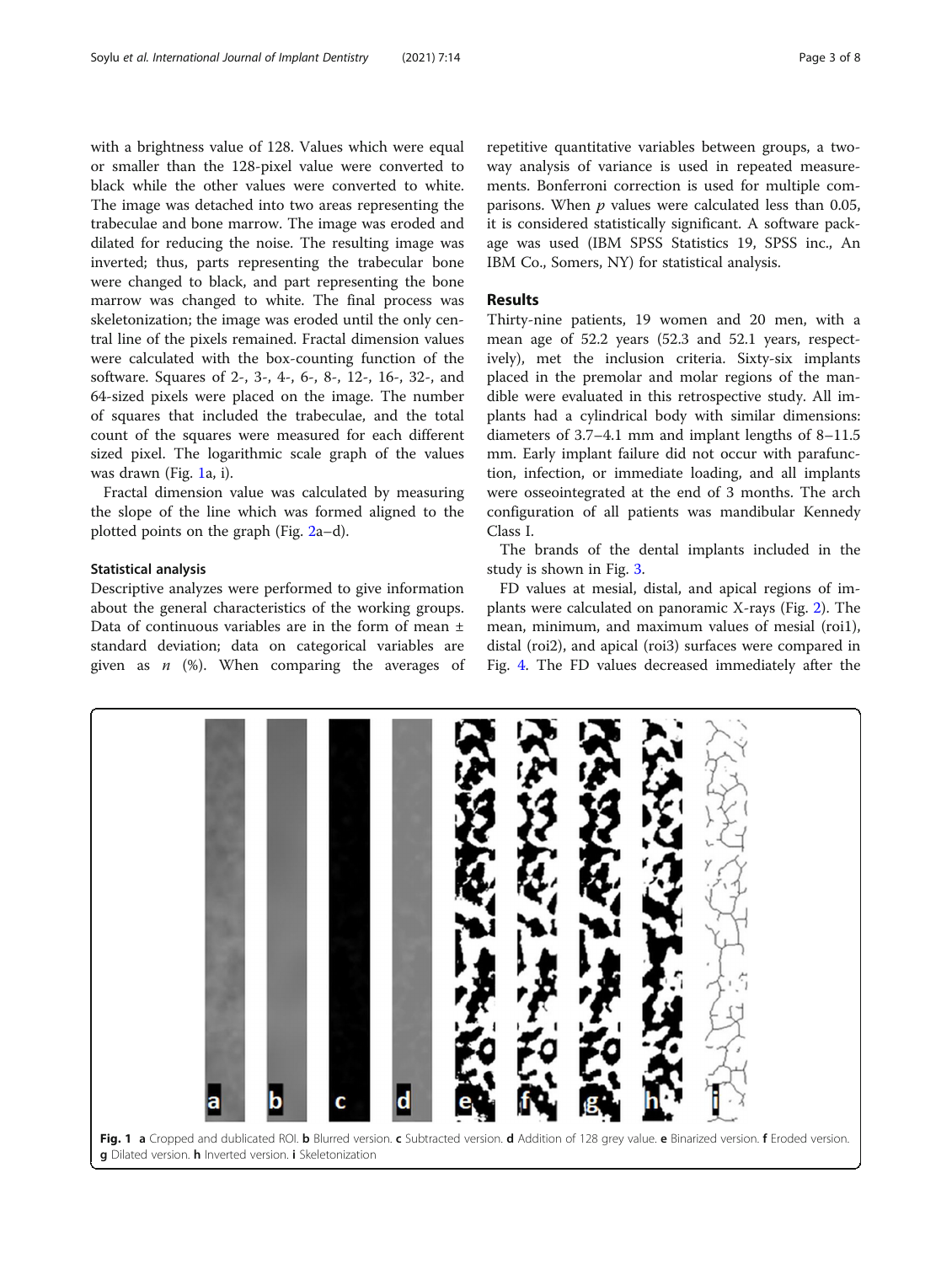<span id="page-3-0"></span>

operation (t1 and t2 roi) and increased gradually according to the time lapse.

Gender based comparison of FD values is shown in Table [1](#page-4-0). No significant differences were found in terms of gender. In the roi1 variables, there was a significant relationship between FD values at t0 and t2 ( $p < 0.05$ ).

Also, FD values of roi2 and roi3 were similar. There were no significant differences between t1 and t2 FD values. The mean FD values for all surfaces at t0, t1, t2, and t3 were 1.33, 1.2, 1.22, and 1.29, respectively. Difference between mean FD values of t0 and t3 were statistically significant ( $p < 0.05$ ).

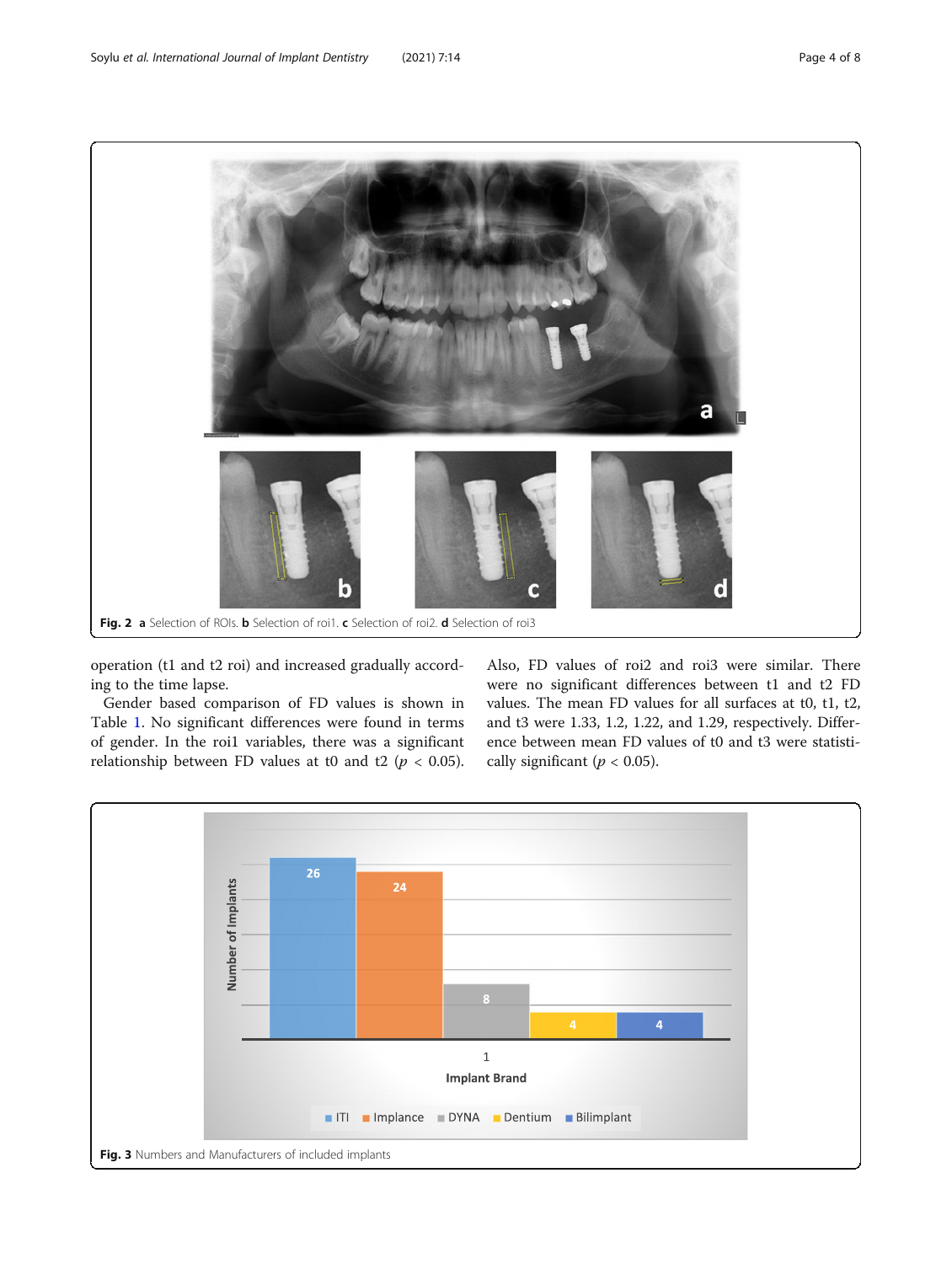<span id="page-4-0"></span>

| <b>Table 1</b> Values presented with mean and standard deviation |  |
|------------------------------------------------------------------|--|
|------------------------------------------------------------------|--|

| Variables                       | <b>Total</b>        | Sex                 |                      | $p_1$ |
|---------------------------------|---------------------|---------------------|----------------------|-------|
|                                 |                     | Female              | Male                 |       |
| t0 roi1                         | $1.26 \pm 0.11$ (a) | $1.27 \pm 0.11$ (a) | $1.25 \pm 0.11$ (a)  | 0.403 |
| t1 roi1                         | $1.15 \pm 0.11$ (b) | $1.14 \pm 0.09$ (b) | $1.16 \pm 0.13$ (b)  | 0.603 |
| t <sub>2</sub> roi1             | $1.18 \pm 0.11$ (b) | $1.17 \pm 0.09$ (b) | $1.19 \pm 0.13$ (ab) | 0.371 |
| t3 roi1                         | $1.24 \pm 0.11$ (c) | $1.25 \pm 0.1$ (a)  | $1.23 \pm 0.11$ (a)  | 0.522 |
| p <sub>2</sub>                  | < 0.05              | < 0.05              | < 0.05               |       |
| t0 roi2                         | $1.35 \pm 0.1$ (a)  | $1.35 \pm 0.09$ (a) | $1,35 \pm 0.11$ (a)  | 0.960 |
| t1 roi2                         | $1.22 \pm 0.14$ (b) | $1.2 \pm 0.11$ (b)  | $1,24 \pm 0.17$ (b)  | 0.306 |
| t <sub>2</sub> roi <sub>2</sub> | $1.23 \pm 0.13$ (b) | $1.22 \pm 0.11$ (b) | $1.25 \pm 0.15$ (b)  | 0.341 |
| t3 roi2                         | $1.3 \pm 0.1$ (c)   | $1.31 \pm 0.07$ (c) | $1.29 \pm 0.12$ (b)  | 0.489 |
| p <sub>2</sub>                  | < 0.05              | < 0.05              | < 0.05               |       |
| t0 roi3                         | $1.37 \pm 0.08$ (a) | $1.37 \pm 0.09$ (a) | $1.37 \pm 0.07$ (a)  | 0.911 |
| t1 roi3                         | $1.24 \pm 0.11$ (b) | $1.23 \pm 0.12$ (b) | $1.25 \pm 0.1$ (b)   | 0.435 |
| t <sub>2</sub> roi <sub>3</sub> | $1.26 \pm 0.11$ (b) | $1.24 \pm 0.1$ (b)  | $1.29 \pm 0.1$ (bc)  | 0.071 |
| t3 roi3                         | $1.33 \pm 0.09$ (c) | $1.34 \pm 0.1$ (c)  | $1.32 \pm 0.07$ (c)  | 0.622 |
| $p_2$                           | < 0.05              | < 0.05              | < 0.05               |       |
| $t0 FD_{mean}$                  | $1.33 \pm 0.07$ (a) | $1.33 \pm 0.07$ (a) | $1.32 \pm 0.08$ (a)  | 0.629 |
| $t1$ FD <sub>mean</sub>         | $1.2 \pm 0.09$ (b)  | $1.19 \pm 0.07$ (b) | $1.22 \pm 0.1$ (b)   | 0.264 |
| t2 FD <sub>mean</sub>           | $1.22 \pm 0.08$ (b) | $1.21 \pm 0.06$ (b) | $1.24 \pm 0.1$ (b)   | 0.094 |
| $t3FD_{mean}$                   | $1.29 \pm 0.08$ (c) | $1.3 \pm 0.07$ (c)  | $1.28 \pm 0.08$ (c)  | 0.431 |
| p <sub>2</sub>                  | < 0.05              | < 0.05              | < 0.05               |       |

Repeated measures ANOVA analysis was used. t0 before implant, t1 0 to 7 days after surgery, t2 1 month after surgery, t3 2 months after surgery, roi1 mesial surface, roi2 distal surface, roi3 apical surface,  $p_1$  comparison between groups,  $p_2$  in-group comparison, (abc) different letters in the same column represent statistical significance

# **Discussion**

The osseointegration concept is defined as the successful and functional direct connection between bone and implant surface by Brånemark [\[18](#page-6-0)]. The osseointegration process depends on factors such as biocompatibility of the material, macrostructure, and microstructure of the implant, surgical technique, bone quality, and loading. At the time of placement, primary stability of a dental implant has been considered a prerequisite for its survival [\[19\]](#page-6-0).

In the literature, the primary stability has been evaluated by using RFA, ISQ, MCI, and FA. RFA and insertion torque (IT) are commonly use to evaluate the primary stability. RFA was firstly used in dentistry by Meredith in 1996 to measure the primary stability [\[20](#page-6-0)]. RFA allows to control implant stability non-invasively throughout the entire healing period, although it is not standardized on different implants. The ISQ allows to measure implant stability and bone quality, and provides information about the implant's loading time. MCI is a well-known diagnostic tool for the assessment of osteoporotic patients [[21](#page-6-0)]. Also, MCI evaluation before implant surgery may provide useful information about the bone quality. There are very limited number of studies that explain the association between ISQ, MCI, and FA. Tözüm et al. concluded that MCI may provide a treatment plan before surgery and FA may be a useful method for understanding the healing process around implants and implant stability [\[22\]](#page-6-0).

FA was described by Sanchez and Uzcategui to evaluate and analyze the bone pattern and implant structure in dentistry [\[23\]](#page-6-0). In the medical field, FA is currently employed for evaluating patterns or texture which is the ability to model complex structures. Also, FD have been used to identify abnormal vascular patterns, tumor-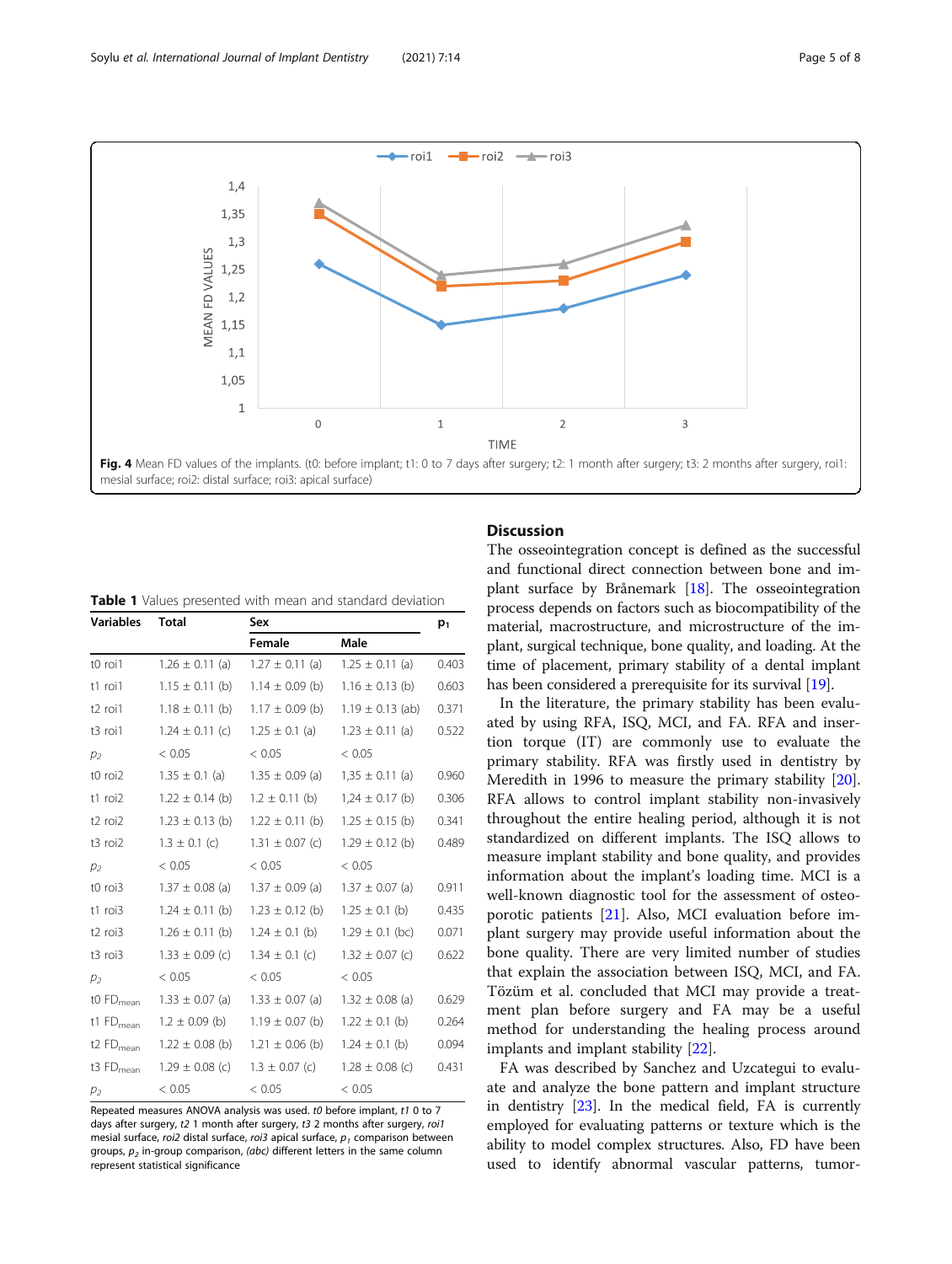associated neovascular growth, pulmonary branching, heartbeats, dripping taps, stock exchange prices, and temporomandibular joint sounds [\[11,](#page-6-0) [12\]](#page-6-0). Also, FA is used to determine the changes in alveolar bone structure following immediate implant placement and immediate temporary restoration. Lee et al. found a positive relationship between the ISQ measured after implant placement and the FD value measured prior to placement [\[1](#page-6-0)]. Considering these studies suggest that FA might be a useful tool to determine the primary stability of dental implants and the quality of the local bone surrounding the implant.

Koh et al. showed that the evaluation of FD from panoramic radiographs is most reliable in the mandibular premolar region, as trabecular pattern could be seen clearly in dense bone [\[24\]](#page-6-0). Therefore, in present study, the implants placed in mandibular premolar and molar regions were included. Also, OPGs were used to determine the FD, because they were routinely taken as an institutional protocol. There are many studies in the literature that evaluate bone quality, peri-implantitis, primary stability of the implant and resorptive changes in the bone as a result of early loading using MCI, RFA, FD, ISQ. However, very few studies have attempted to establish a correlation between before and after the operation. The present study investigated whether the FD value of the bone before the implant placement correlated with the FD values of the bone 1 week, 1 month, and 2 months after implant placement.

Sansare et al. showed that the FD value was significantly increased after implant placement, due to increase amount of bony microstructure and bony trabeculae around the implant [\[25\]](#page-6-0). In present study, the FD values of t1 was significantly lower compared with t0 as they decreased during the first week. FD values gradually increased after the first week although never exceeded the FD values of t0. Although, there was a statistically significant difference between t0 and t3 values, the mean FD values of t3 were quite close to the FD values of t0. The results of present study showed that FD could be used as a predictor for defining the osseointegration via OPGs. Similarly, Heo et al. reported that FD decreased in the first 2 days after the ortognatic surgery and FD increased gradually according to the time lapse [\[26](#page-6-0)]. This can be explained by the healing pattern of the bone. Ellis et al. reported that after ortognatic surgery the osteotomy line could be healed by bone formation which was filled with mature bone 6 weeks post-surgery [\[27\]](#page-6-0). Thus, it could be assumed that the FD reflected an increase on the bone formation and the trabecular pattern after bone healing process. In present study, significantly increased fractal dimensions were observed after a 2-month healing period.

The implant loading protocol suggests loading at least 8 weeks after implant placement to reduce all complication and risks [[28\]](#page-6-0). Bornstein et al. showed a successful bone tissue integration with the early loading protocol that is observed after 3 weeks of healing period by monitoring the primary stability with ISQ [[29\]](#page-6-0). Balshi et al. concluded that an immediate loading protocol should have a period of healing for the first 2 months after implant placement. Also, they found that the RFA showed a decrease in bone-implant stability within first month of surgery despite increased stability within second and third months [[30\]](#page-6-0). In present study, fractal dimensions show that the osseointegration and bone healing process can be completed in 2 months.

The osseointegration of dental implants depend on patient-related factors such as bone metabolism [[31](#page-6-0)] and bone metabolism differs between male and female genders in terms of bone regulating hormones. In previous studies, the success of osseointegration was correlated with the density and quality of bone in osteoporotic patients [\[32](#page-6-0), [33\]](#page-7-0). Also, orthopedic diseases are prevalent in women such as osteoporosis and osteoarthritis. August et al. showed that the estrogen deficiency and the resultant bony changes may be risk factors for endosseous implant failure [[34](#page-7-0)]. Chen et al. showed that the implants in women had lower ISQs compared with men; however, the difference was not statistically significant [[35\]](#page-7-0). There are no other studies in the literature that compare the preoperative and postoperative implant stability with FA by gender. In present study, there was no statistically significant difference between genders (19 women and 20 men, with a mean age of 52.3 and 52.1 years, respectively).

There are some limitations of this study; due to the retrospective design of the study total numbers of the included implants were low and no additional measurements were performed. However, considering that only the implants with a survival of at least 1 year were included in the study, it could be said that all implants were osseointegrated at the third month which is also the time of the placement of healing caps. Additionally, as different implants with different surface characteristics were included in this study, FA values of the different surfaces were not compared. Hence, as confirming the hypothesis of present study, the biggest takeaway of this study was the consideration that the FA could predict osseointegration of a dental implant.

As a conclusion, FA is a promising, reliable, and noninvasive method to predict osseointegration of dental implants based on two-dimensional dental radiographs, and it can help to shorten the total treatment time. However, future prospective studies with large number of implants that investigate the relationship between FA and osseointegration period and ISQ values (at placement, at second, and third months) are needed.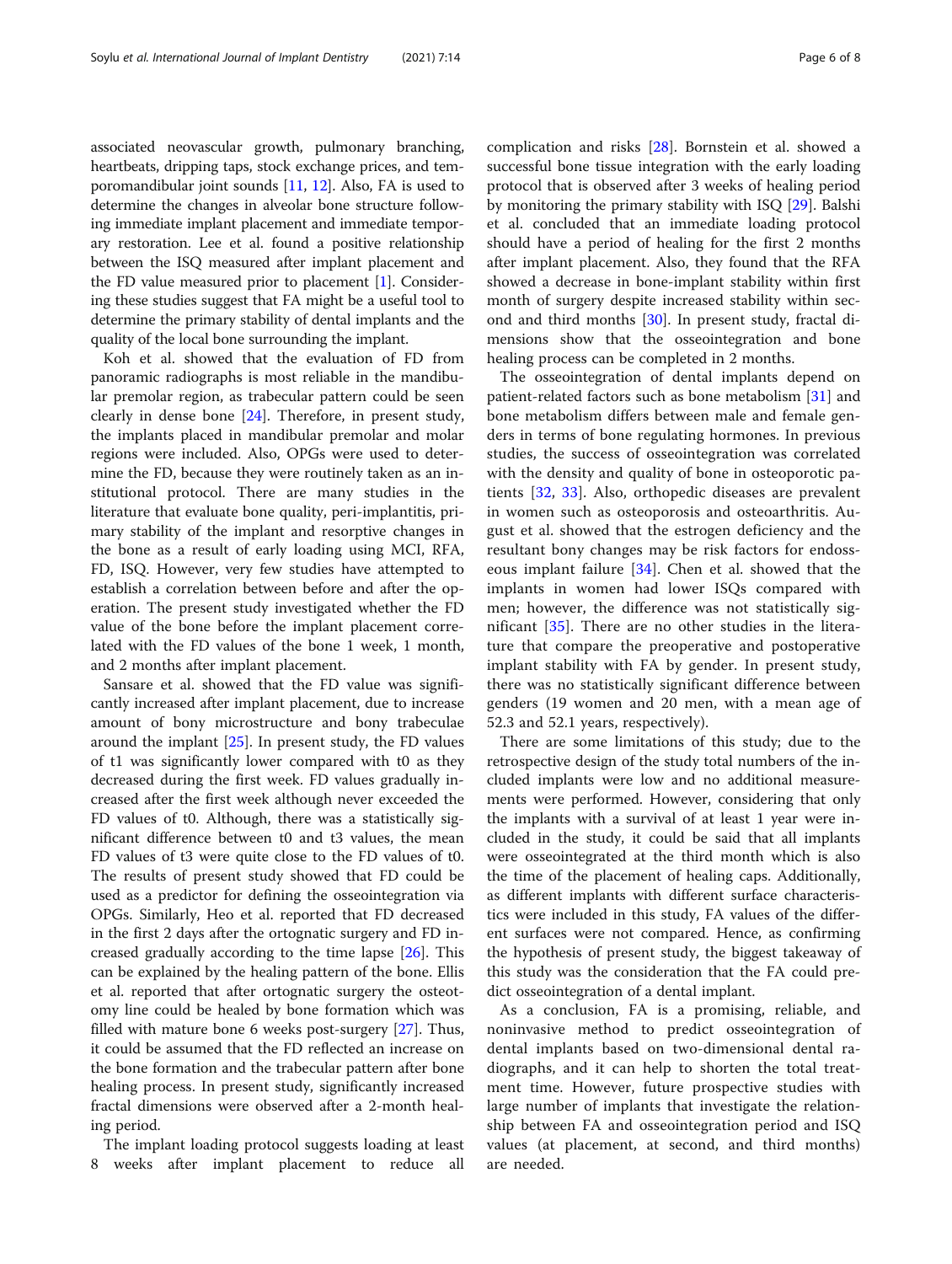#### <span id="page-6-0"></span>Acknowledgements

Not applicable

#### Authors' contributions

Emrah Soylu, Selin Çelebi, Aykağan Çoşgunarslan, and Ahmet Emin Demirbaş contributed on study design, archive research, data selection and analysis, drafting, and proofreading of the article. Aykağan Çoşgunarslan and Damla Soydan contributed on fractal analysis. Osman Demir contributed on the statistical analysis of the results All of the authors of this study confirm that they read and approved this manuscript and also, met the all requirements for authorship.

#### Funding

Not applicable

#### Availability of data and materials

The datasets used and/or analyzed during the current study are available from the corresponding author on reasonable request.

#### Ethics approval and consent to participate

This retrospective study was approved by the Ethics Boards and Commissions of Erciyes University, Kayseri, Turkey (2019/456).

#### Consent for publication

Not applicable

#### Competing interests

The authors, Emrah Soylu, Aykagan Coşgunarslan, Selin Çelebi, Damla Soydan, Ahmet Emin Demirbaş and Osman Demir, declare that they have no competing interests.

#### Author details

<sup>1</sup> Faculty of Dentistry Department of Oral and Maxillofacial Surgery, Erciyes University, Kayseri, Turkey. <sup>2</sup> Faculty of Dentistry Department of Oral Maxillofacial Radiology, Erciyes University, Kayseri, Turkey. <sup>3</sup>Faculty of Medicine Departments of Bioistatistics, Tokat Gaziosmanpaşa University, Tokat, Turkey.

#### Received: 14 December 2020 Accepted: 25 January 2021 Published online: 25 February 2021

#### References

- 1. Lee DH, Ku Y, Rhyu IC, Hong JU, Lee CW, Heo MS, et al. A clinical study of alveolar bone quality using the fractal dimension and the implant stability quotient. J Periodontal Implan. 2010;40(1):19–24.
- 2. Engfors I, Örtorp A, Jemt T. Fixed implant-supported prostheses in elderly patients: a 5-year retrospective study of 133 edentulous patients older than 79 years. Clin Implant Dent Relat Res. 2004;6(4):190–8.
- 3. Turkyilmaz I, Tozum TF, Fuhrmann DM, Tumer C. Seven-year follow-up results of TiUnite implants supporting mandibular overdentures: Early versus delayed loading. Clin Implant Dent Relat Res. 2012;14:83–90.
- 4. Jemt T, Lekholm U. Implant treatment in edentulous maxillae: A 5- year follow-up report on patients with different degrees of jaw resorption. Int J Oral Maxillofac Implants. 1995;10(3):303–11.
- 5. Branemark PI. Osseointegration and its experimental background. J Prosthet Dent. 1983;50:399–410.
- 6. Albrektsson T, Branemark PI, Hansson HA, Lindstrom J. Osseointegrated titanium implants. Requirements for ensuring a long lasting, direct bone to implant anchorage in man. Acta Orthop Scand. 1981;52(2):155–70.
- Milillo L, Fiandaca C, Giannoulis F, Ottria L, Lucchese A, Silvestre F, et al. Immediate vs non-immediate loading post-extractive implants: A comparative study of Implant Stability Quotient (ISQ). ORAL & implantology. 2016;9(3):123–31.
- 8. Tözüm TF, Bal BT, Turkyilmaz I, Gülay G, Tulunoglu I. Which device is more accurate to determine the stability/mobility of dental implants? A human cadaver study. J Oral Rehabil. 2010;37(3):217–24.
- 9. Jeong KI, Kim SG, Oh JS, Jeong MA. Consideration of various bone quality evaluation methods. Implant Dent. 2013;22(1):55–9.
- 10. Weibel ER. Fractal geometry: a design principle for living organisms. Am J Physiol. 1991;261(6):361–9.
- 11. Badwell RSS. The application of fractal dimensions to temporomandibular joint sounds. Comput Biol Med. 1993;23(1):1–4.
- 12. Mandelbrot BB. The fractal geometry of nature. 3rd ed. New York: W.H. Freeman; 1983.
- 13. Khosrovi PM, Kahn AJ, Majumdar S, Genant HK, Izu C. Fractal analysis of dental radiographs to assess trabecular bone structure. J Dent Res. 1995;74:173.
- 14. Fazzalari NL, Parkinson IH. Fractal dimension and architecture of trabecular bone. J Pathol. 1996;178(1):100–5.
- 15. Ruttimann UE, Webber RL, Hazelrig JB. Fractal dimension from radiographs of peridental alveolar bone: a possible diagnostic indicator of osteoporosis. Oral Surg Oral Med Oral Pathol. 1992;74(1):98–110.
- 16. Zeytinoğlu M, İlhan B, Dündar N, Boyacioğlu H. Fractal analysis for the assessment of trabecular peri-implant alveolar bone using panoramic radiographs. Clin Oral Invest. 2015;19(2):519–24.
- 17. White SC, Rudolph DJ. Alterations of the trabecular pattern of the jaws in patients with osteoporosis. Oral Surg. Oral Med. Oral Pathol. Oral Radiol. 1999;88(5):628–35.
- 18. Branemark P. I., Zarb G. A., Albrektsson T., Rosen H. M. Tissue-integrated prostheses. osseointegration in clinical dentistry Chicago: Quintessence Publishing Co; 1985
- 19. Elias JJ, Brunski JB, Scarton HA. A dynamic modal testing technique for noninvasive assessment of bone dental implant interfaces. Int J Oral Maxillofac Implants. 1996;11(6):728–34.
- 20. Meredith N, Alleyne D, Cawley P. Quantitative determination of the stability of the implant tissue interface using resonance frequency analysis. Clin Oral Implants Res. 1996;7(3):261–7.
- 21. Apolinário AC, Sindeaux R, de Souza FPT, Guimarães AT, Acevedo AC, Castro LC, et al. Dental panoramic indices and fractal dimension measurements in osteogenesis imperfecta children under pamidronate treatment. Dentomaxillofac Rad. 2016:45(4).
- 22. Tözüm TF, Dursun E, Uysal S. Radiographic fractal and clinical resonance frequency analyses of posterior mandibular dental implants: their possible association with mandibular cortical index with 12-month follow-up. Implant Dent. 2016;25(6):789–95.
- 23. Iván S, Uzcátegui G. Fractals in dentistry. J Dent. 2011;39(4):273–92.
- 24. Koh KJ, Park HN, Kim KA. Prediction of age-related osteoporosis using fractal analysis on panoramic radiographs. Imaging Sci Dent. 2012;42(4):231–5.
- 25. Sansare K, Singh D, Karjodkar F. Changes in the fractal dimension on pre-and post-implant panoramic radiographs. Oral Radiol. 2012;28(1):15–23.
- 26. Heo MS, Park KS, Lee SS, Choi SC, Koak JY, Heo SJ, et al. Fractal analysis of mandibular bony healing after orthognathic surgery. Oral Surg Oral Med Oral Pathol. 2002;94(6):763–7.
- 27. Ellis E III, Carlson DS, Billups J. Osseous healing of the sagittal ramus osteotomy: a histologic comparison of rigid and nonrigid fixation in Macaca mulatta. J Oral Maxillofac Surg. 1992;50(7):718–23.
- 28. Fischer K, Stenberg T. Three-year data from a randomized, controlled study of early loading of single-stage dental implants supporting maxillary full-arch prostheses. Int J Oral Maxillofac Impl. 2006;21(2):245–52.
- 29. Bornstein M. M., Hart C. N., Halbritter S. A., Morton D., Buser D. Early loading of nonsubmerged titanium implants with a chemically modified sandblasted and acid-etched surface: 6-month results of a prospective case series study in the posterior mandible focusing on peri-implant crestal bone changes and implant stability quotient (ISQ) values. 2009; 11(4):338-347.
- 30. Balshi SF, Allen FD, Wolfinger GJ, Balshi TJ. A resonance frequency analysis assessment of maxillary and mandibular immediately loaded implants. Int J Oral Max Impl. 2005;20(4):584–94.
- 31. Mangano FG, Oskouei SG, Paz A, Mangano N, Mangano C. Low serum vitamin D and early dental implant failure: Is there a connection? A retrospective clinical study on 1740 implants placed in 885 patients. J Dent Res Dent Clin Dent Prospects. 2018;12(3):174–82.
- 32. Southard TE, Southard KA, Krizan KE, Hillis SL, Haller JW, Keller J. Mandibular bone density and fractal dimension in rabbits with induced osteoporosis. Oral Surg Oral Med Oral Pathol Oral Radiol Endod. 2000;89(2):244–9.